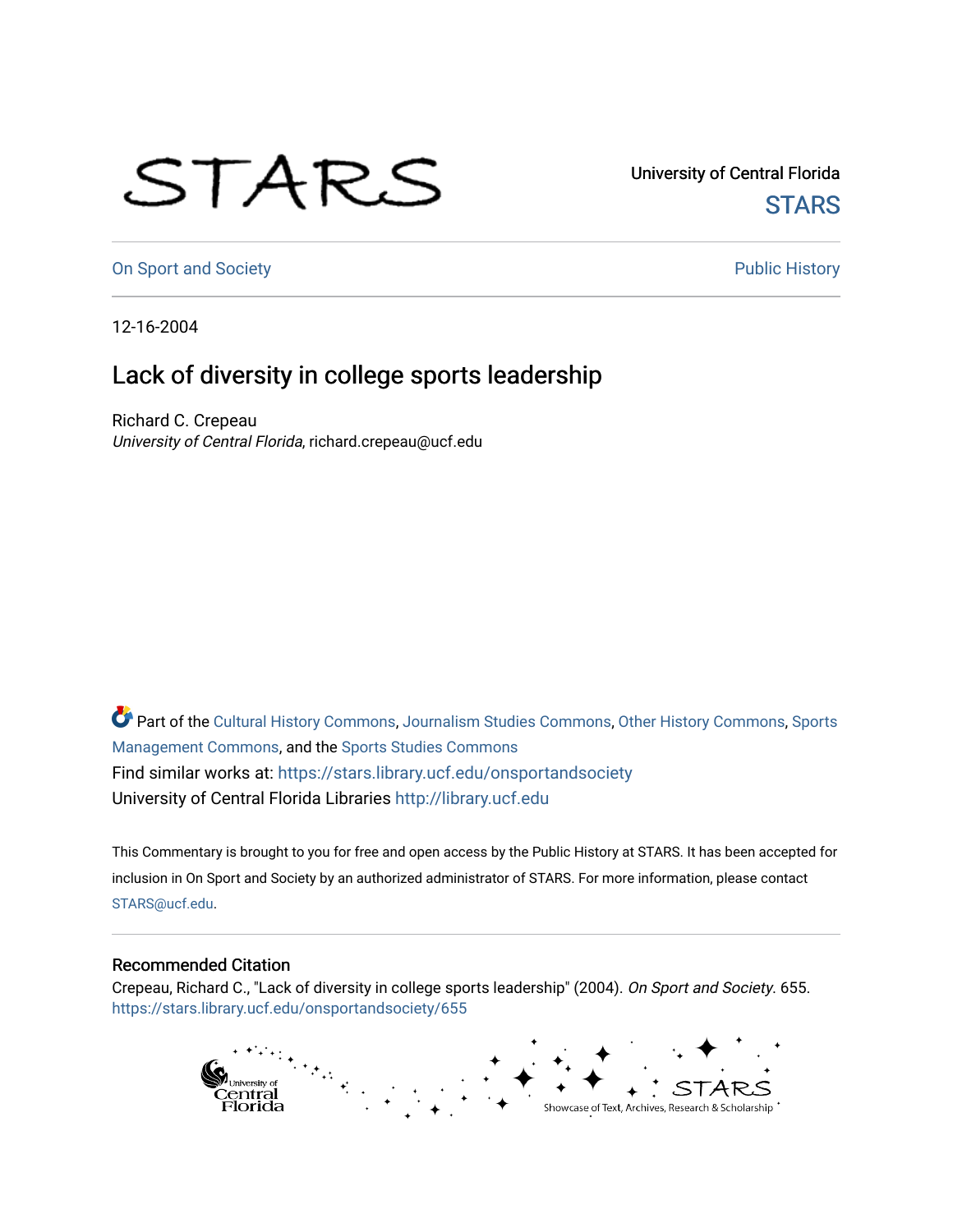SPORT AND SOCIETY FOR H-ARETE Lack of diversity in college sports leadership DECEMBER 16, 2004

It was a month ago that my colleagues at the University of Central Florida in the Institute for the Study of Diversity and Ethics in Sport issued a fascinating report on the lack of diversity in leadership positions in Higher Education. One of the conclusions of the study is that this lack of diversity may contribute to the same lack of diversity in Division I Football Head Coaching positions. The conclusion seems more than likely, indeed even self-evident.

In Division I-A 94.9% of University Presidents are white. Only 13% are women and they are all white. This is remarkable when you consider that over the past several decades there has been a concerted effort in the academic community to diversify at all levels.

The Office of Equal Employment Opportunity on our campus has very strict guidelines for conducting a search to fill a position. There are requirements that a hiring pool must be diverse before a search can go forward. The result has been a transformation of faculty composition.

Nearly all universities have statements in their advertising for positions claiming they are Equal Opportunity Employers, and this statement often appears on official university stationery. Despite that, there are only four African-American Presidents at I-A universities, and no Asian or Native American presidents. Of 360 identified "campus leadership positions" 334 or 93% are occupied by whites.

Moving through the athletic structure the study finds that 92.5% of the 120 athletic directors are white, that 91.1% of 123 NCAA Faculty Representatives are white, and that all eleven conference commissioners are white. Given this "whiter than white" world it is no surprise that at the time of the study there were only five African-American football coaches, although that number has dropped to two since the release of the study, and this week has increased to three as Ty Willingham was both fired and hired over the past month.

Other than the dominating whiteness of the I-A leadership world, one might also point out that athletic departments, especially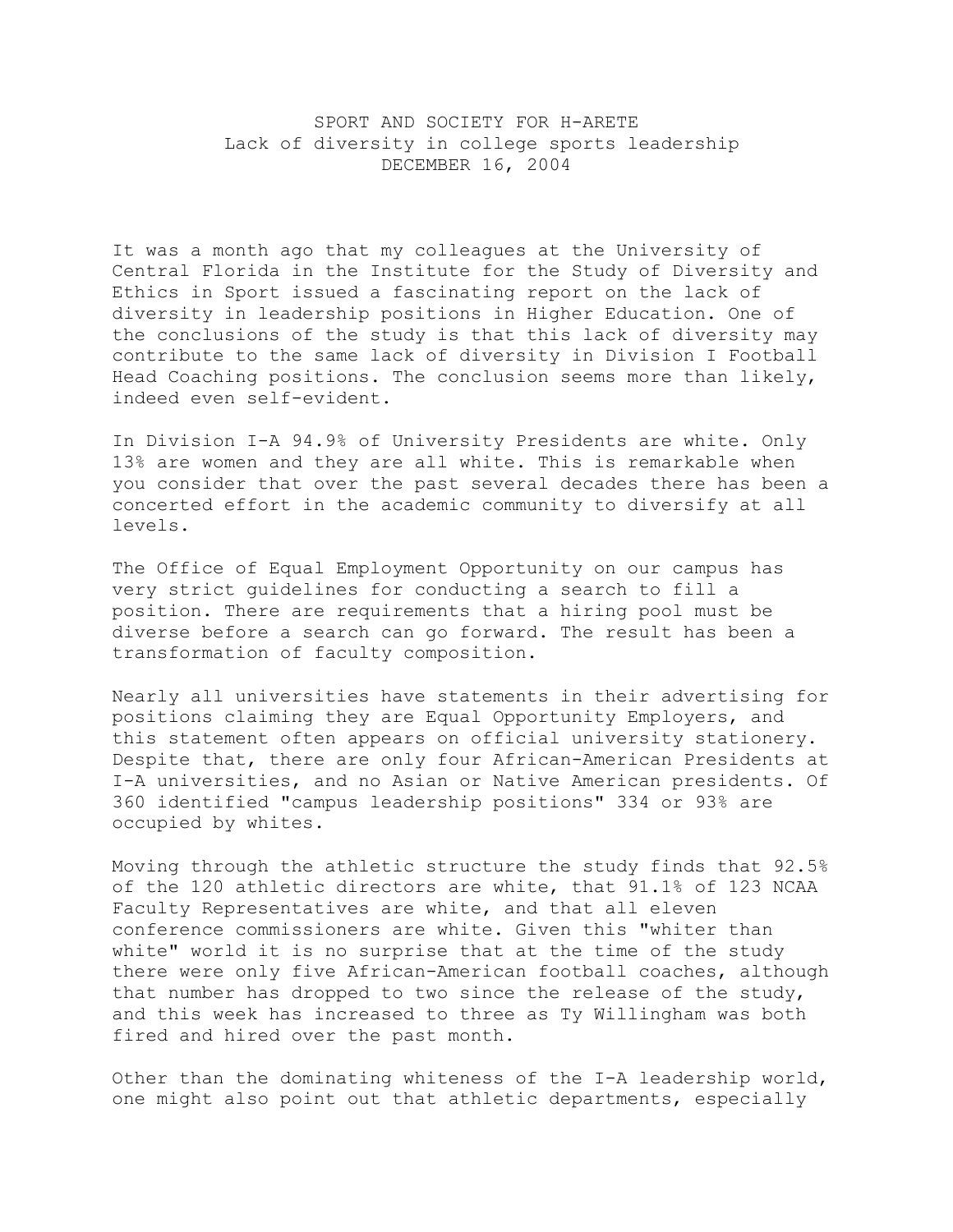when hiring football coaches, operate under totally different rules than academic departments.

What the study does not examine, and what the recent events at the University of Notre Dame so sharply emphasize is the fact that I-A college football is a totally different universe from the remainder of the university. Also college presidents, athletic directors, and faculty representatives have lost control of the glamour end of Intercollegiate Athletics.

This past week the outgoing President of the University of Notre Dame has publicly stated that he opposed the firing of Ty Willingham as football coach at Notre Dame. The top African-American administrator at Notre Dame has indicated her opposition to the firing, and a member of the Board of Trustees has indicated that most of the Board was not consulted on the firing and that he was opposed to it. Indications are the Athletic Director, Kevin White, was opposed to the firing of Willingham and if that is so I apologize for previously criticizing him.

The Chairman of the Faculty Board on athletics and the NCAA Representative indicated that the Board was not consulted on the firing. The Board issued a statement indicating their dismay and identifying two trustees as having played a key role in the firing. These two are the chair of the Board of Trustees Jack McCartan, one of the most accomplished lawyers in America, and Phillip Purcell, chairman and chief executive officer of Morgan Stanley. Purcell serves as chair of the Board of Trustees' athletics committee.

Who then, it may be asked, fired Ty Willingham? One indication is that it is the same people on Board of Trustees who hired George O'Leary without consulting most Board members. One report identifies McCartan and Purcell, along with incoming president, Rev. John Jenkins, and four others, some trustees and some not.

Whatever may be the particulars of the Notre Dame story, and whomever may have played what role in the firing of Willingham, the hiring of O'Leary, and the just concluded hiring of Charlie Weis, what the entire story nicely illustrates is where power lies in the conduct of intercollegiate athletics. Or perhaps where it does not lie. Clearly faculty boards, athletics committees, athletic directors and presidents do not carry the clout of Trustees in matters athletic.